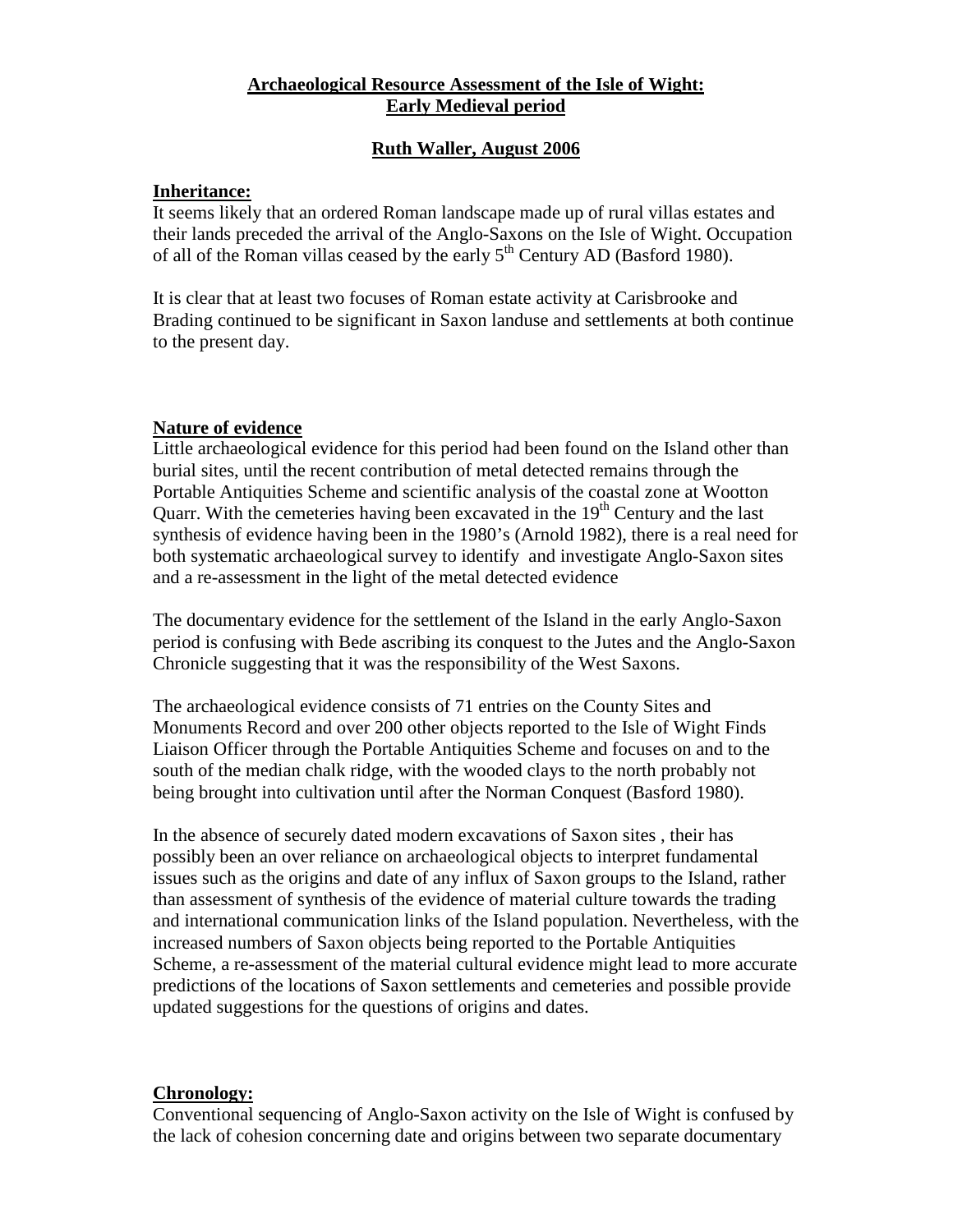sources and the archaeological evidence. The Anglo-Saxon Chronicle states that the West Saxon war lord Cerdic seized the Isle of Wight in AD 530 and when he died in AD 544 the land was passed to his nephews Stuf and Whitgar, whilst Bede states that it was the Jutes. However, the Jutish ancestry of the West Saxon Cerdic and his nephews is attested in Asser's Life of Alfred and it may be that both documents are actually referring to the same origins for the early population of the Isle of Wight.

However, the archaeological evidence for this first Saxon occupation muddies the water still further with the two excavated and the five concentrations of metal detected finds which may indicate more cemeteries showing that late  $5<sup>th</sup>$  and early  $6<sup>th</sup>$ century burials were being made at least 50 years before the dates suggested by the documentary sources.

The Anglo-Saxon Chronicle goes on to say that in AD 661 the Christian warlord Wulfhere laid the Island to waste and then sent priests to baptise the people, whilst Bede states that over 1200 families of heathen persuasion were exterminated when Caedwalla seized the Island in 686.

A recent of English Heritage funded series of archaeological recording and investigations within the coastal zone between Wootton and -Quarr abbey has revealed secure scientifically dated structures for this period for the first time (Tomalin et al forthcoming).

#### **Landscape and land use:**

Documentary research has recently contributed a great deal to the identification of Saxon patterns of settlement and territorial organisation including attempts to reconstruct the Saxon landscape of parishes (Margham2005 and forthcominga).

From the late  $7<sup>th</sup>$  century large administrative units or estates developed and these may have followed the further conquest by West Saxons referred to in the documentary sources above. The early Anglo-Saxon estates contained land in most of the Island's topographic zones and seem to have been laid out to allow exploitation of various resources within the landscape. Transhumance may possibly have been practised, with the less productive and more wooded area of the Northern lowlands being used for extensive grazing on a seasonal basis although some new evidence from development-funded excavation suggests more settlement and cultivation of the Northern clays from Roman times than had previously been suspected (Network Archaeology, 2005). Nonetheless, the northern part of the Island remained more heavily wooded than the southern part in Later Medieval times and to the present day, reflecting a pattern that may have existed from prehistoric times.

These early estates seem to have determined the boundaries of the Anglo-Saxon "parochia" or mother-parishes recorded in later charters. These had the form of tall, thin coast to coast slices, crossing the Island from the Solent to the south coast. (Hockey 1982, 1-13). Freshwater, Calbourne, Carisbrooke, Newchurch and Brading provide convincing evidence of such parochial territories in the period before the Norman Conquest and Arreton was possibly at the centre of a further such territory (Margham 2000, 121-123).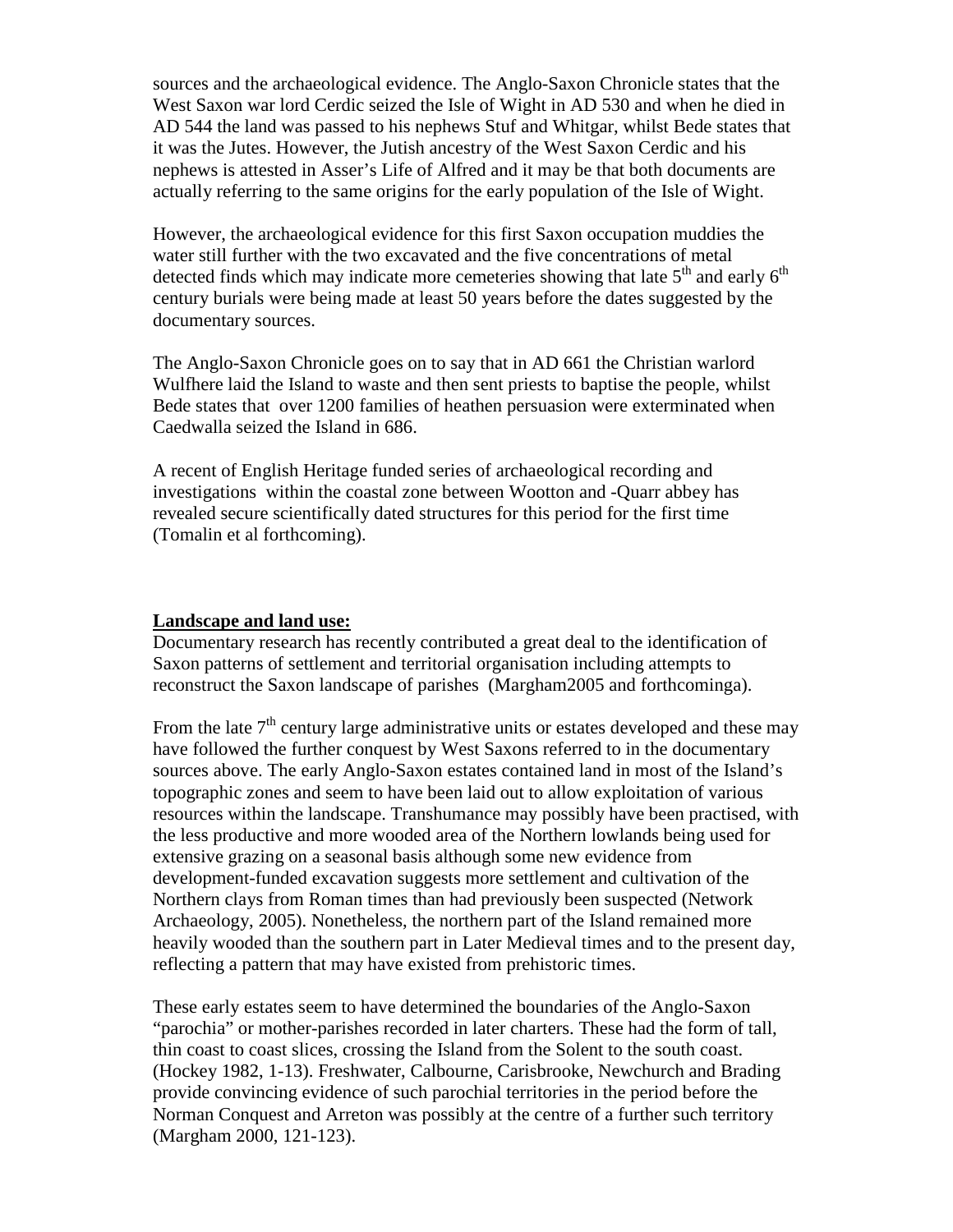The Carisbrooke Parochia has been subjected to a particular study (Hase 1988, Hase 1994). Newchurch Parish survived as a unit of land stretching right across the Island until the  $19<sup>th</sup>$  century. These parishes seem to have corresponded with the territories of early Anglo-Saxon estates. In origin they may even have pre-dated the Anglo-Saxon invasion of the Isle of Wight and have been connected with Roman estates (Tomalin unpublished) although this suggestion has been challenged (Sewell 2000).

By later Anglo-Saxon times some of the early estates had been broken up into smaller landholdings, which are described in a number of charters (Margham 2005, Margham forthcoming b ) but the boundaries of the 'mother parishes' seem to have remained largely intact and to have formed the basis of medieval parochial organisation in which 'daughter parishes' were taken out of the territories of the 'mother parishes'.

Eleven Anglo-Saxon charters refer to land on the Isle of Wight and eight of these have individual grants of land in which the bounds are given. Research on the boundary marks in these charts has been undertaken by Grundy (1921) and later by Arnold (1982) whose comparison of the Anglo-Saxon charter boundaries with medieval parish boundaries revealed some continuity of established boundaries.

A study by Arnold of the relationships between parish boundaries and pagan burial sites has revealed that 4 burial sites are situated on or very near to parish boundaries which supports the suggestion that some medieval parish boundaries preserve much older land divisions.

Certain Bronze Age burial mounds are thought to be mentioned as landscape features within the Anglo-Saxon charters, such as Gallibury Hump which is referred to as "the gemot beorh" (Grundy 1921).

The range of different geologies and topographies within each north to south coast estate varied greatly and would have allowed a broad range of habitats and resources including rivers, woodland, arable and pasture, as well as the communication and trading links from its position as an offshore Island.

The use of the coastline has been demonstrated by the dating of several structures recorded during the Wootton Quarr Project. These include a large V-shaped fishweir constructed from posts and wattle with Quarr limestone rubble on Binstead Beach with two posts radiocarbon dated to  $1040\pm50$  BP, cal AD 890-1040 (GU-5399), and 1100±50 BP, cal AD 800-1020 (GU-5398). Two Longshore post alignments at mean low water on Quarr Beach which have been radiocarbon dated to AD 540 to 780 and to cal AD 890-1160, 1010±50 BP (GU-5402). A further Longshore alignment of 32 posts within estuarine silt recorded at Pelhamfields Beach and with 2 posts radiocarbon dated to 1450±50BP, cal AD 540-670 (GU-5411) (Post 2027..1002245 (Fraxinus sp.) and to 1320±50 BP,cal AD 630-790 (GU-5592) (Post 2027..1002268 (Quercus sp.) respectively. (Tomalin et al forthcoming)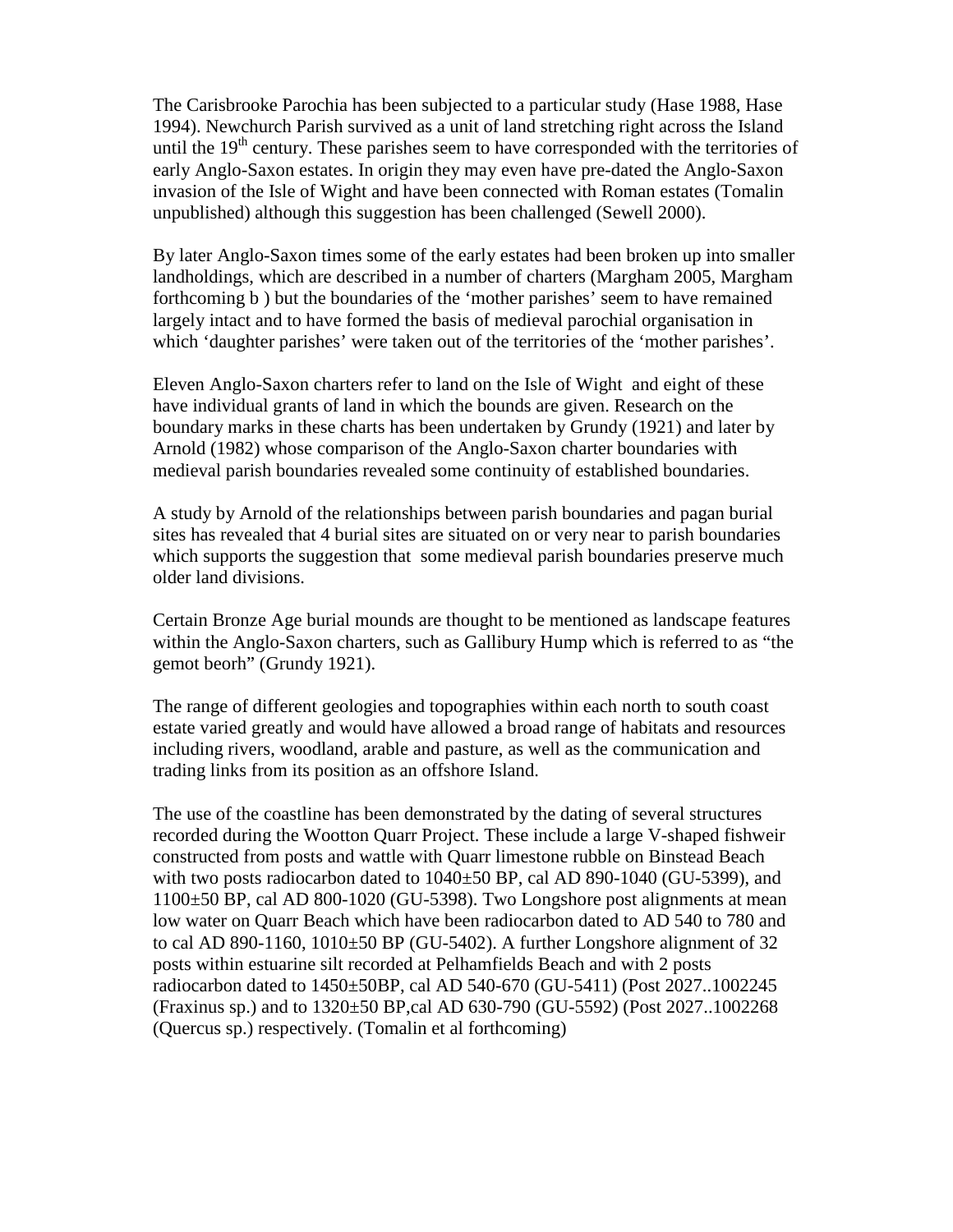### **Social organisation**

Evidence of social interaction is possible shown in a charter granting land of King Edgar to Wilton Nunnery AD 968, which mentions a mot beorh - 'moot hill' - which could be the hill near Bunts Hill Farm (Kökeritz 1940)

#### **Settlement**

There is limited evidence for Anglo-Saxon settlement at present on the Island and clues from place-names have been used to suggest that the early small scale settlement may have been focussed on the placenames ending in –ham followed by the later large scale colonisation indicated by the place names with the –ing element. The place name evidence seems to show that the Easter Yar valley was the most densely occupied area during the initial colonisation

The Anglo-Saxon Chronicle's date for the seizing of the Island by Cerdic and Cynric is proven unreliable by the pagan Saxon cemeteries with clear Jutish origins dating to the Late  $5<sup>th</sup>$  and Early  $6<sup>th</sup>$  century cemetery on Bowcombe and Chessell Downs which indicate settlement well before the documentary dates (Arnold 1982). Further evidence from metal detected finds suggest another six possible cemeteries of similar dates could survive, but synthesis of this evidence is required before conclusions can be made.

Recent finds of Middle Saxon date near Froglands Farm to the south-west of Carisbrooke Castle indicate a market at this site (Ulmschneider 2003) and could suggest a possible position for a settlement of earlier date, contemporary with the Carisbrooke Castle and Bowcombe Down cemeteries.

Direct excavated evidence for Middle Saxon settlement comes from only one site, that at Yaverland (unpublished SMR 3353), which was partially excavated by the Time Team in 2001 and which revealed two posthole built longhouses on different alignments and different phases of Saxon occupation on a site previously used by the Romans, lying beneath the earthworks of a former Iron Age hillfort and village. This continuity of use may also indicate the role of this settlement in trade as the site which contains all of these periods of human occupation overlooks the navigable Brading Haven, a natural harbour known to have been in use for mainland and European trade in Roman times.

The distribution of late Anglo-Saxon settlement is indicated by entries in the Domesday Book which records churches at settlements at Bowcombe, Calbourne, Shalfleet and Arreton, with further churches at Carisbrooke, Arreton, Freshwater, Godshill, Newchurch, Niton and Whippingham (Renn 1969).

Some of the church/manor complexes that appear to have been a feature of medieval rural settlement on the Isle of Wight seem to have originated in Anglo Saxon times. Domesday Book records ten churches and approximately 100 manors on the Isle of Wight (Hockey 1982, Basford 1980, Munby 1982). However, many settlements unrecorded in Domesday Book originated in Early Medieval times, as attested by their Anglo-Saxon place-names (Kökeritz 1940, Margham 2003, Margham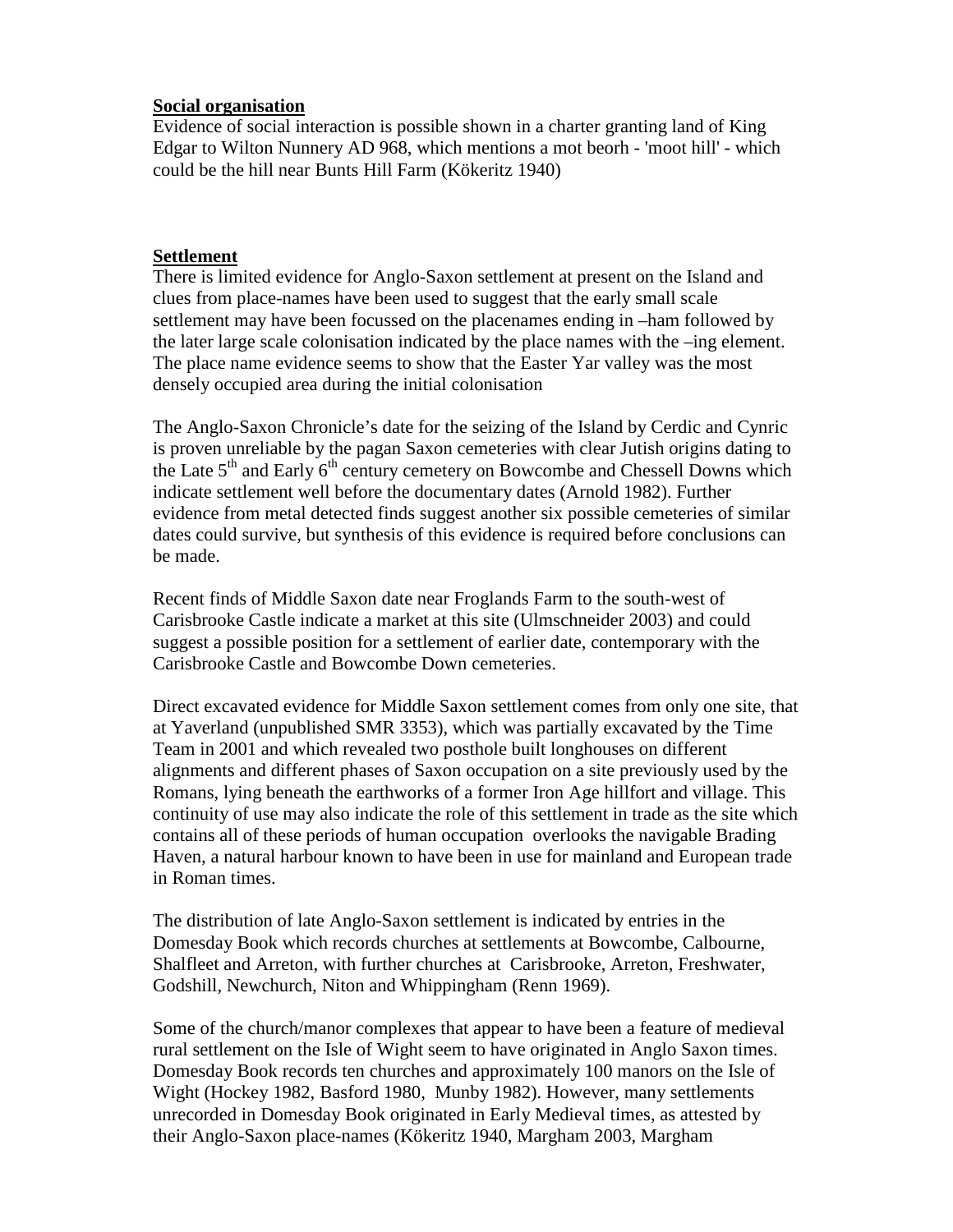forthcoming b). Most manorial settlement probably consisted of the manor house and a few surrounding peasant dwellings, although one or two may have been associated with nucleated settlements. From the  $11<sup>th</sup>$  century some lords established chapels close to their manor houses and these gradually achieved parochial status during the Middle Ages. The mixed medieval pattern of nucleated and dispersed settlement on the Isle of Wight may have Early Medieval origins but this topic requires further study.

### **The built environment.**

There are no surviving churches of Anglo-Saxon origin on the Island, although two are thought to contain Saxon remains, with a possible 2-cell church within the  $12<sup>th</sup>$ Century nave at Freshwater (SMR 63) and the possible sundial and north wall of the chancel at St George's Church, Arreton (Taylor and Taylor 1965).

There is very little excavated evidence for Saxon settlements, apart from the post built buildings mentioned above at Yaverland (unpublished SMR 3353).

## **Ceremony, ritual and religion.**

Two Anglo-saxon cemeteries have been investigated , Chessell and Bowcombe which were unfortunately excavated in the  $19<sup>th</sup>$  Century. Chessel is extremely important and many of its finds are in the British Museum and an overview of the evidence from both sites has been produced by Arnold (1982). Chessell contained over 130 graves originally discovered by marl diggers of late  $5<sup>th</sup>$  and 6th Century pagan graves with a collection of rich and exotic grave goods which were acquired by the British Museum. An additional grave was discovered near Chessell which contained a sword, spear and beads (SMR 405). In addition 3 Saxon burials dating to the first half of the  $6<sup>th</sup>$ Century were excavated at Carisbrooke Castle. One grave was a very important male buried with drinking and table vessels, a gold-plated coin and a set of playing pieces (Young 2000). Other cemeteries are listed by Arnold (1982).

Pagan Anglo Saxon graves have also been found inserted into Bronze Age round barrows along the central chalk ridge (Basford 1980) .But exciting new metal detected items suggest several other possible cemetery sites with assemblages as important as those in the British Museum, such as the perforated silver spoon and a rock crystal "oracle ball" comparable to those from Chessell Down found within Freshwater Parish.

The documentary sources disagree again about the Christianisation of the Island, with the Anglo Saxon Chronicle attributing its arrival to the conquest of the Island by Wulfhere in 661, whilst Bede dates the conversion to 686 after Caedwalla had laid the Island to waste.

Later Saxon churches are recorded in the Domesday Book at Bowcombe, Calbourne, Shalfleet and Arreton. The Domesday Book also notes that the Abbey of Lyre had 6 churches on the Island and a charter of Henry II states that William Fitz Osbern gave Lyre churches at Carisbrooke, Arreton, Freshwater, Godshill, Newchurch, Niton and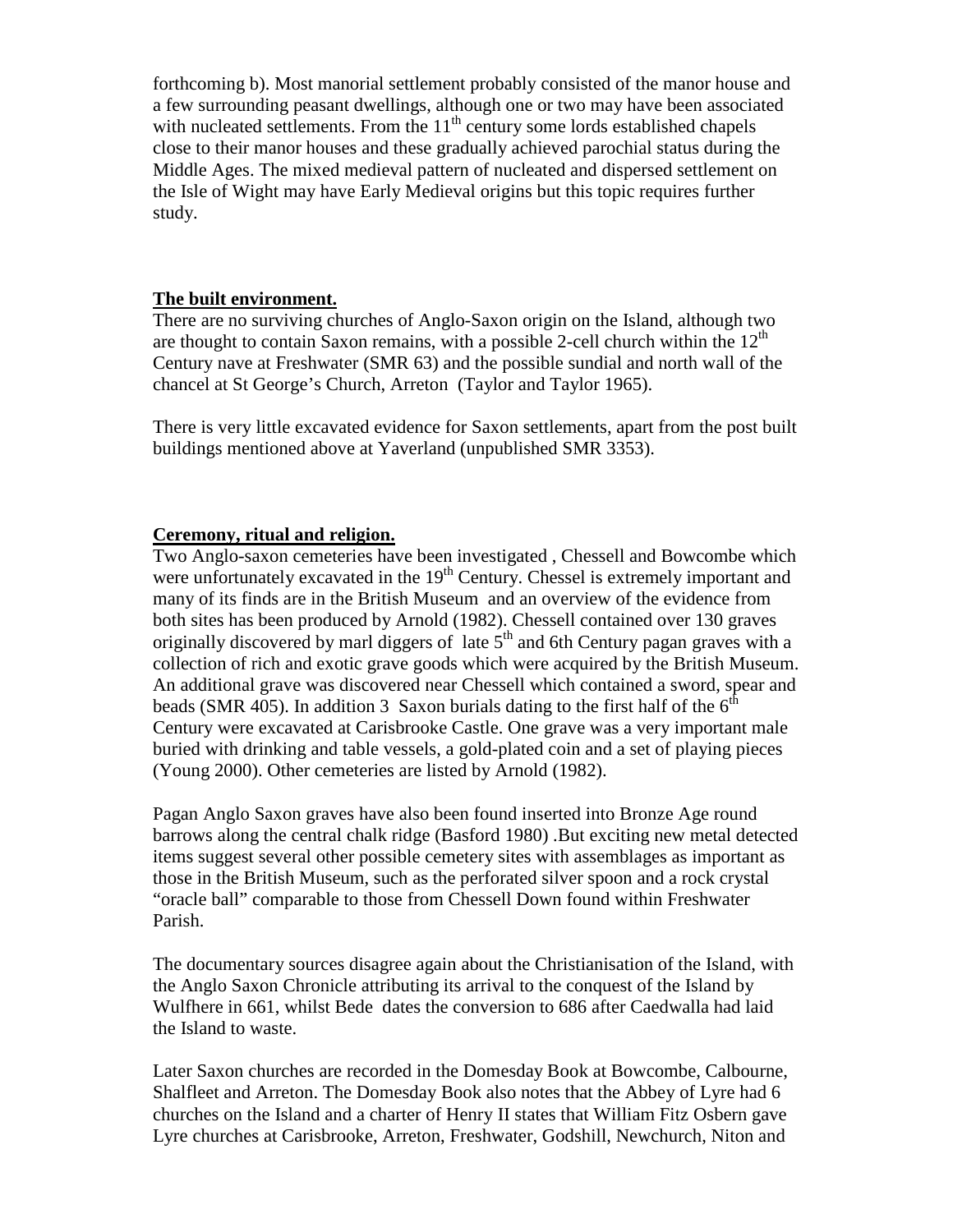Whippingham. Anglo-saxon architecture survives only at Arreton and Freshwater churches (Taylor and Taylor 1965).

## **Warfare, defences and military installations.**

The site of Carisbrooke Castle, a later Norman fortified stronghold perched on a hilltop overlooking the settlement and wider Bowcombe valley, has recently been shown to have had Saxon precedents by a series of excavations (Young 2000). The earliest use for the hilltop was as a Saxon cemetery in the first half of the  $6<sup>th</sup>$  Century. however Young has also postulated that the surviving remains of the lower enclosure at Carisbrooke Castle indicate the existence of a late Saxon burgh associated with two phases of timber buildings within it.

As the site was developed into the site of the Norman fortification, was the central place for the Norman occupation of the Island until Newport was built as a planned town in the  $12<sup>th</sup>$  Century, and overlooks the Bowcombe valley, it is highly likely that the Carisbrooke settlement site has Saxon origins surviving beneath the modern streets and buildings and may have been the central place of landscape organisation in the pre-Norman period.

Although the Anglo-Saxon Chronicle records Viking raids on the Isle of Wight in the late 9<sup>th</sup> century, late 10<sup>th</sup> century and early 11<sup>th</sup> century (Garmonsway 1972), there is no direct archaeological evidence for this at all. Viking artefacts, such as the sword pommel (SMR2142) once thought to have been lost by raiders can now perhaps be better explained by trading mechanisms. However, the Early Norman tower of Shalfleet Church) suggests a preoccupation with defence in the vulnerable northern half of the Island, near tidal inlets, even after the Norman Conquest (Lloyd and Pevsner 2006).

# **Material culture.**

A re-assessment of the entire corpus of Isle of Wight artefactual material would help to reveal the patterns of material culture between the  $5<sup>th</sup>$  and  $10<sup>th</sup>$  Centuries.

### **Crafts, trade and industries**

Late saxon exportation of Bembridge Limestone Formation as building stone from the north-east coast at Quarr (Tomalin et al forthcoming)

Recent finds of Middle Saxon date near Froglands Farm to the south-west of Carisbrooke Castle indicate a market at this site (Ulmschneider 2003)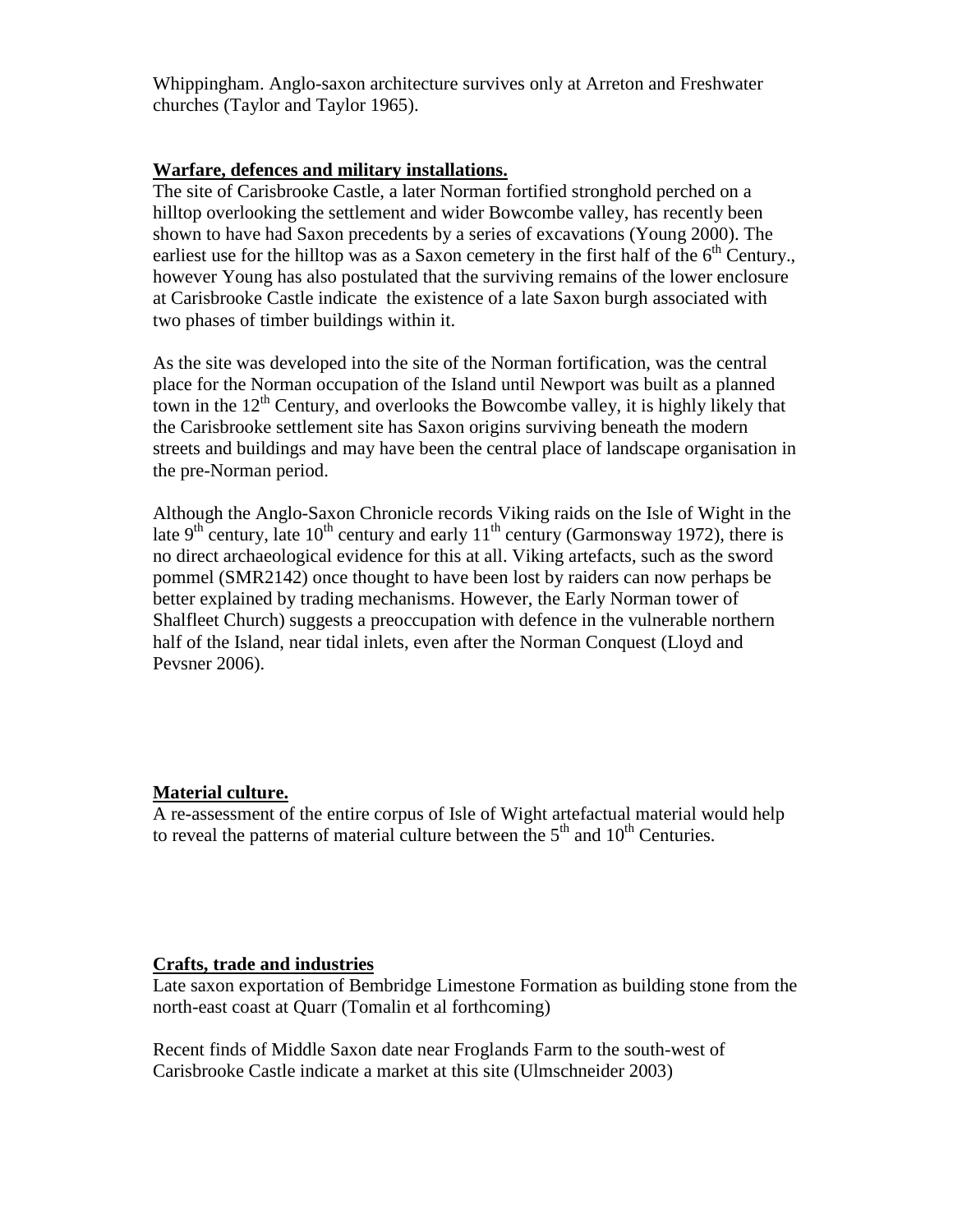### **Transport and communication.**

With no known Roman roads on the Island, it is assumed that the internal communication routes followed those set out in prehistoric times and thatthisuse continued into the Saxon period. There is certainly no evidence for Saxon roads on the SMR, although the Island has a large number of "green" lanes and sunken tracks.

No known Saxon ports exist, although the possibility of Roman harbours such as Gurnard, Brading Haven and Yarmouth being used is strong.

The metal detected artefacts reveal wide ranging trading contacts with the continent, including Frisian Sceattas from the late  $8<sup>th</sup>$  century, silver sceattas from the Lower Rhineland and the Netherlands, as well as English mints at Winchester, Hamwic and Canterbury. A Byzantine follies of Anastasius from the late  $5<sup>th</sup>$  to early  $6<sup>th</sup>$  century.

### **Legacy**

Documentary research has shown the substantial legacy of Later Medieval patterns of settlement and territorial organisation on the Isle of Wight derived from from the Saxon Period. The long North to South 'mother parishes' crossing the Island from the Solent to the south coast. appear to have evolved from the late  $7<sup>th</sup>$  Century (Hockey 1982, 1-13) and seem to have corresponded with the territories of early Anglo-Saxon estates. In origin they may even have pre-dated the Anglo-Saxon invasion of the Isle of Wight and have been connected with Roman estates (Tomalin unpublished) although this suggestion has been challenged (Sewell 2000**).**

Compiled by Ruth Waller, Isle of Wight County Archaeology Service, August 2006

### **References:**

Arnold, C J, 1982 *The Anglo-Saxon Cemeteries of the Isle of Wight,* British Museum Publications Ltd, London.

Basford, H V, 1980 *The Vectis Report: A Survey of Isle of Wight Archaeology,* Isle of Wight County Council, Newport

Garmonsway, G N (translated and ed) 1972 *The Anglo-Saxon Chronicle*. Dent, London

Grundy, G.B. 1921. 'The Saxon land charters of Hampshire with notes on place and field names'. Arch. J. 78, 137

Hase, P H, 1988 The Mother Churches of Hampshire, in *Minsters and Parish Churches: The Local Church in Transition, 950-1200* (ed JBlair), 45-46, Oxford University Committee for Archaeology, Monograph 17

Hase, P H, 1994 The Church in the Wessex Heartlands, in *The Medieval Landscape of Wessex* (eds M Aston and C Lewis), 47-81, Oxbow Monograph 46, Oxford